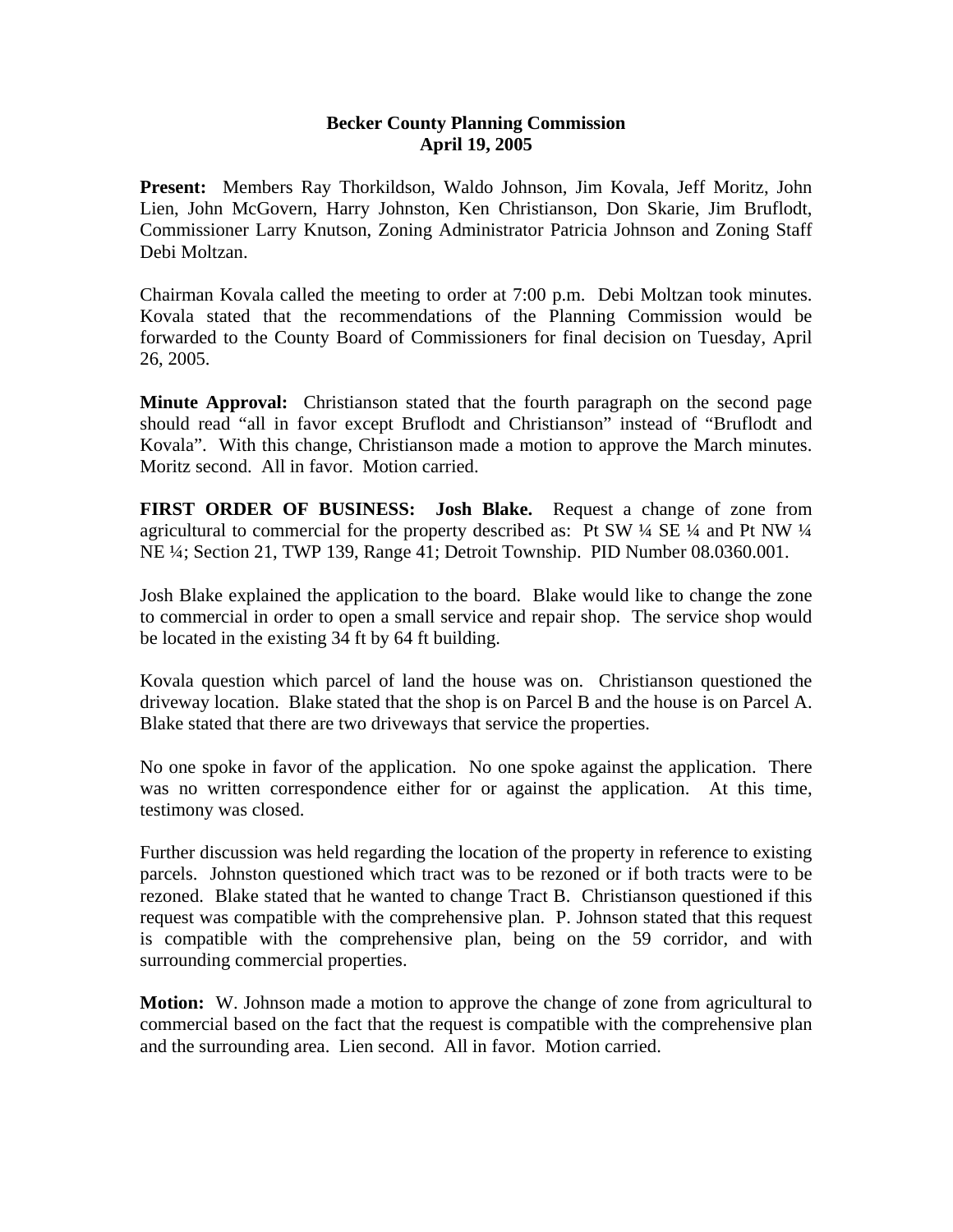**SECOND ORDER OF BUSINESS: Don Lefebvre.** Request a change of zone from agricultural to residential for the property described as: Pt SW ¼ NW ¼, 13.26; Section 22, TWP 139, Range 41; Detroit Township. Split of Parcel Number 08.0381.000.

Lefebvre explained the application to the Board. Lefebvre stated that he is purchasing a little over 13 acres from the City of Detroit Lakes. This tract adjoins his residential plat called Deerwood Park.

Discussion was held regarding the location of this tract in relation to the City parcel and adjoining subdivisions. Lefebvre stated that the wetland would separate this property from the remainder of the City tract.

No one spoke in favor of the application. No one spoke in opposition to the application. There was no written correspondence either for or against the application. At this time, testimony was closed.

Further discussion was held regarding the surrounding area and compatibility with the surrounding area.

**Motion:** Christianson made a motion to approve the change of zone from agricultural to residential for the 13 plus acre tract based on the fact that the zone change is compatible with the surrounding area. Johnston second. All in favor. Motion carried.

**THIRD ORDER OF BUSINESS: Tim & Rhonda Sweeney.** Request a conditional use permit to operate a commercial business consisting of marine sales and service in an agricultural zone for the property described as:  $N \frac{1}{2}$  of  $S \frac{1}{2}$  of NE  $\frac{1}{4}$ ; Section 28, TWP 138, Range 43; Cormorant Township. PID Number 06.0395.001.

Sweeney explained the application to the Board. Sweeney explained that  $J & K$  Marine lost their lease in their former Cormorant location. Sweeney plans to construct a building and lease it to J & K Marine. Sweeney currently works for J & K Marine. The location would be a small site for sales and service.

Johnston questioned how many acres Sweeney owned. Sweeney stated that he owns 40 acres, but the location of the business would be located in an area approximately 100 ft by 200 ft. The fenced area will be able to accommodate 30 boats and the building.

P. Johnson clarified that this is not a request for a change of zone, but a request for a conditional use permit. Further discussion was held regarding the sales, service, displays, fencing and security. Sweeney stated that he lives on this property and will keep the property in neat condition. The property will be fenced with a 4 ft high chain link fence, and only new boats would be on display. Christianson questioned if Sweeney would be the owner and manager of the building. Sweeney stated that he would be owner/manager.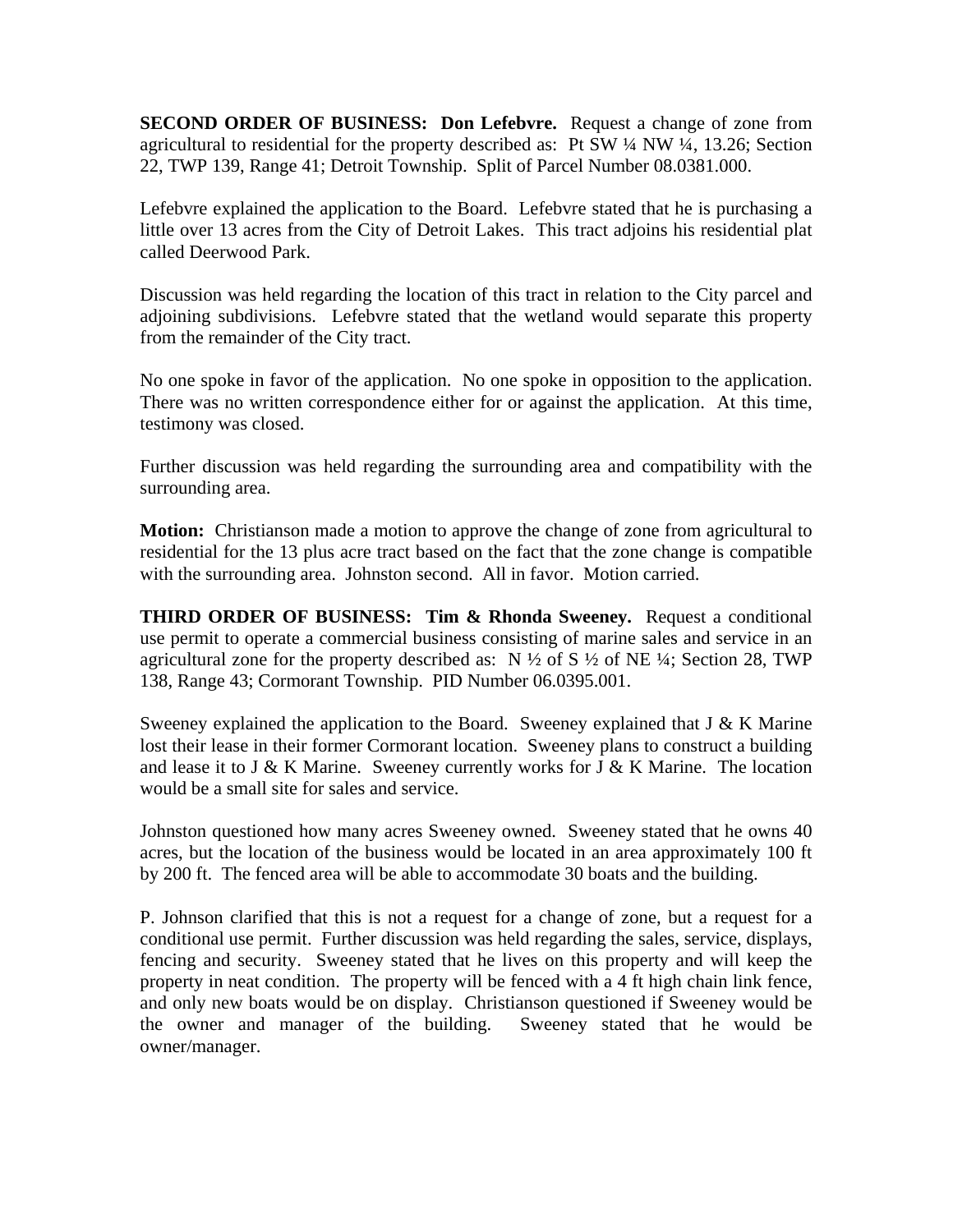No one spoke in favor of the application. No one spoke against the application. There was no written correspondence either for or against the application. At this time, testimony was closed.

Further discussion was held regarding the location.

**Motion:** Knutson made a motion to approve a conditional use permit to allow a commercial activity in an agricultural zone consisting of a marine sales and service operation based on the fact that the use will not be detrimental to the surrounding area. Thorkildson second. All in favor. Motion carried.

**FOURTH ORDER OF BUSINESS:** JoAnn Trudell. Request a conditional use permit to bring an existing gravel pit into compliance with current regulations for the property described as: SE  $\frac{1}{4}$  SW  $\frac{1}{4}$  and E  $\frac{1}{2}$  SW  $\frac{1}{4}$ ; Section 9, TWP 138, Range 42; Lake Eunice Township. PID Number 17.0109.000.

Rick Renner explained the application for the applicant. This pit has been in existence for many years, but has not had a conditional use to operate. Renner, who would be operating the pit, would like to obtain a conditional use permit to be able to haul pit run material from the pit. Last year, approximately 1000 cubic yards of material was removed from the pit. In the future, there may be interest in having a crusher come in to crush Class 5 gravel, which would be for local use.

McGovern questioned the type of road servicing the pit. Renner stated that the road was a township road. Renner further stated that he has been in contact with the Township and the understanding is that if there is any damage to the road, Renner will be responsible for road repair. Moritz questioned how much use the pit will have. Renner stated that the operation would be a small operation, probably around 1500 cubic yards during the season. Further discussion was held about future expansion, hours of operation. Renner stated that crushing is a possibility, but not now. Renner stated that he generally works from 7 am to 7 pm five days a week, and material will not be hauled every day. Christianson stated that the application is for 1500 cubic yards of material a year. If the use changes, a new conditional use permit would have to be obtained.

No one spoke in favor of the application. No one spoke in opposition to the application. There was no written correspondence either for or against the application. At this time, testimony was closed.

Further discussion was held regarding the location, fact that this is an existing pit, the operation is minimal and the fact that any expansion would require a new conditional use permit.

**Motion:** Moritz made a motion to approve a conditional use permit for gravel extraction as per plan submitted with the application and on file with the Zoning Office based on the fact that the use is not detrimental to the surrounding area, and the pit was an existing pit,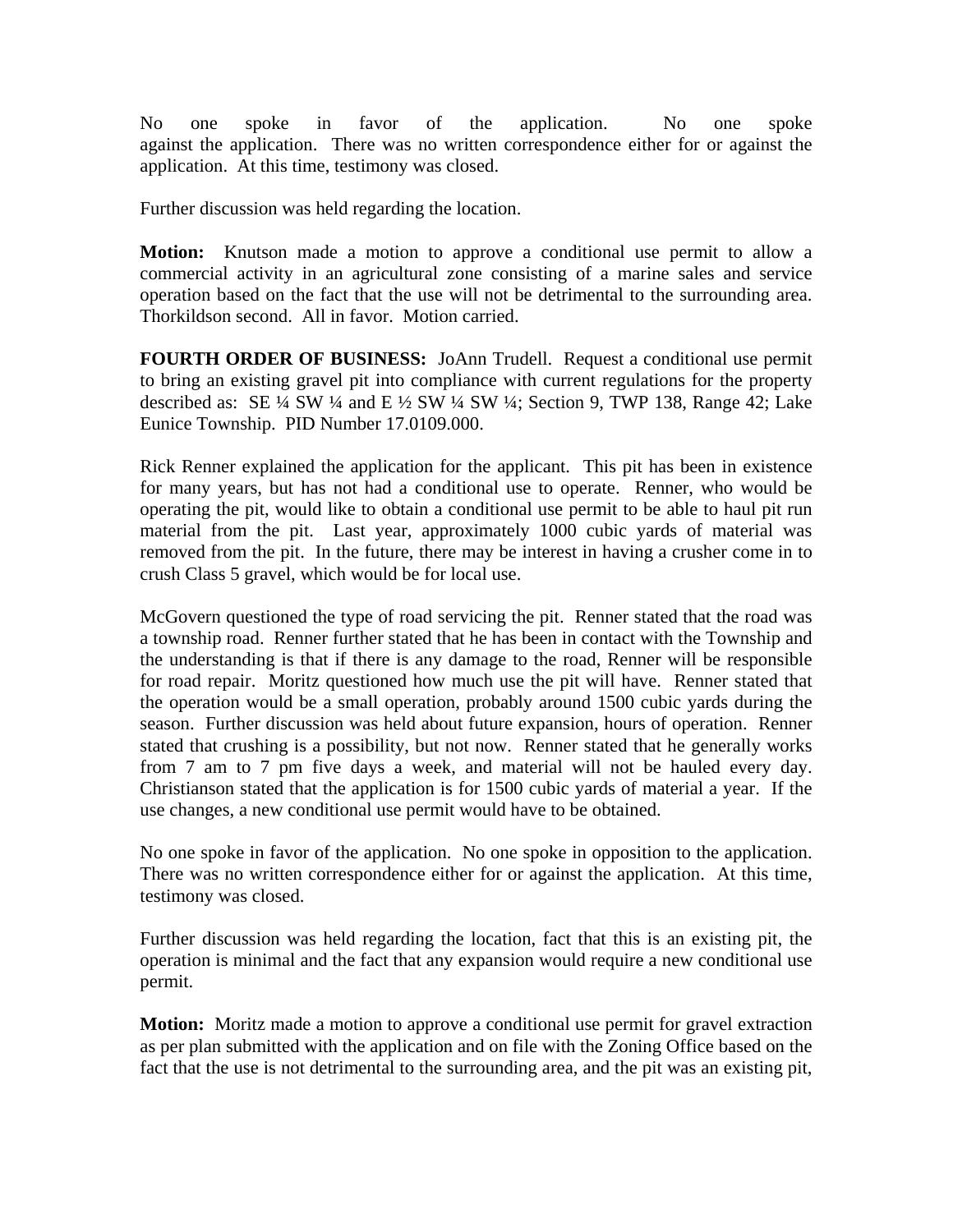being brought into compliance with current regulations. McGovern second. All in favor. Motion carried.

**FIFTH ORDER OF BUSINESS: Keith and Brandy Johnson.** Request a conditional use permit to operate a horse boarding facility (commercial use in an agricultural zone) for the property described as: Pt Govt Lot 5; Section 33, TWP 139, Range 42; Audubon Township. PID Number 02.0230.002.

Keith Johnson explained the application to the Board. The Johnson's would like to open a horse boarding facility on their land. Christianson questioned if this would be on the entire tract of land. K. Johnson stated that they actually own a 28-acre parcel and a 6 acre parcel and that this would be located on the 28-acre parcel.

Discussion was held on the entrance to the facility, the number of horses to be boarded and the location of the site in reference to the surrounding area.

No one spoke in favor of the application. No one spoke against the application. Written correspondence was received from Vicki Bedford and Brad Wentz, County Engineer. At this time testimony was closed.

Further discussion was held. K. Johnson stated that, if the business were prosperous, they would like to have 20 horses at the site. Kovala asked K. Johnson to answer each of the questions in Bedford's letter. K. Johnson answered the following: Question 1) this would be a conditional use permit; 2) would like to have up to 20 horses, which would include their own; 3) the northeast pasture is approximately 4 acres, south pasture 8 acres, and center pasture 4 acres, the fence will have to be constructed; 4) some of the manure would be composted and sold and the rest would taken to the landfill; 4) hay will be stored in a hay barn; 5) there a horse trailer, skid steer loader and tractor, which will be parked off the current driveway; the junk will be in the garage; 6) day light hours and there will be an outdoor riding area; 7) a vet will be available.

Further discussion was held. Christianson stated that this property is already zoned agricultural and livestock is permitted in an ag zone. Moritz questioned if there was a dedicated location for the manure and if future problems have been addressed. K. Johnson stated that potential complaints or problems have not been addressed because it is hard to fore see all problems, but they live there and don't want messes or odors.

Christianson questioned how far this property was from the Busker property. K. Johnson stated that his property borders the Busker property, but there are four rows of trees planted along the property line, which is about a 50 ft buffer. Christianson stated that there are many horse-boarding facilities in nice residential areas and it seems to compliment each other. Knutson questioned what the fee is for boarding horses. K. Johnson stated that it could run from \$100 to \$300 per horse, depending upon location and facilities. Knutson stated that anyone paying that kind of a fee would help police the facility and operation. Bruflodt questioned what the shortest length of stay would be. K.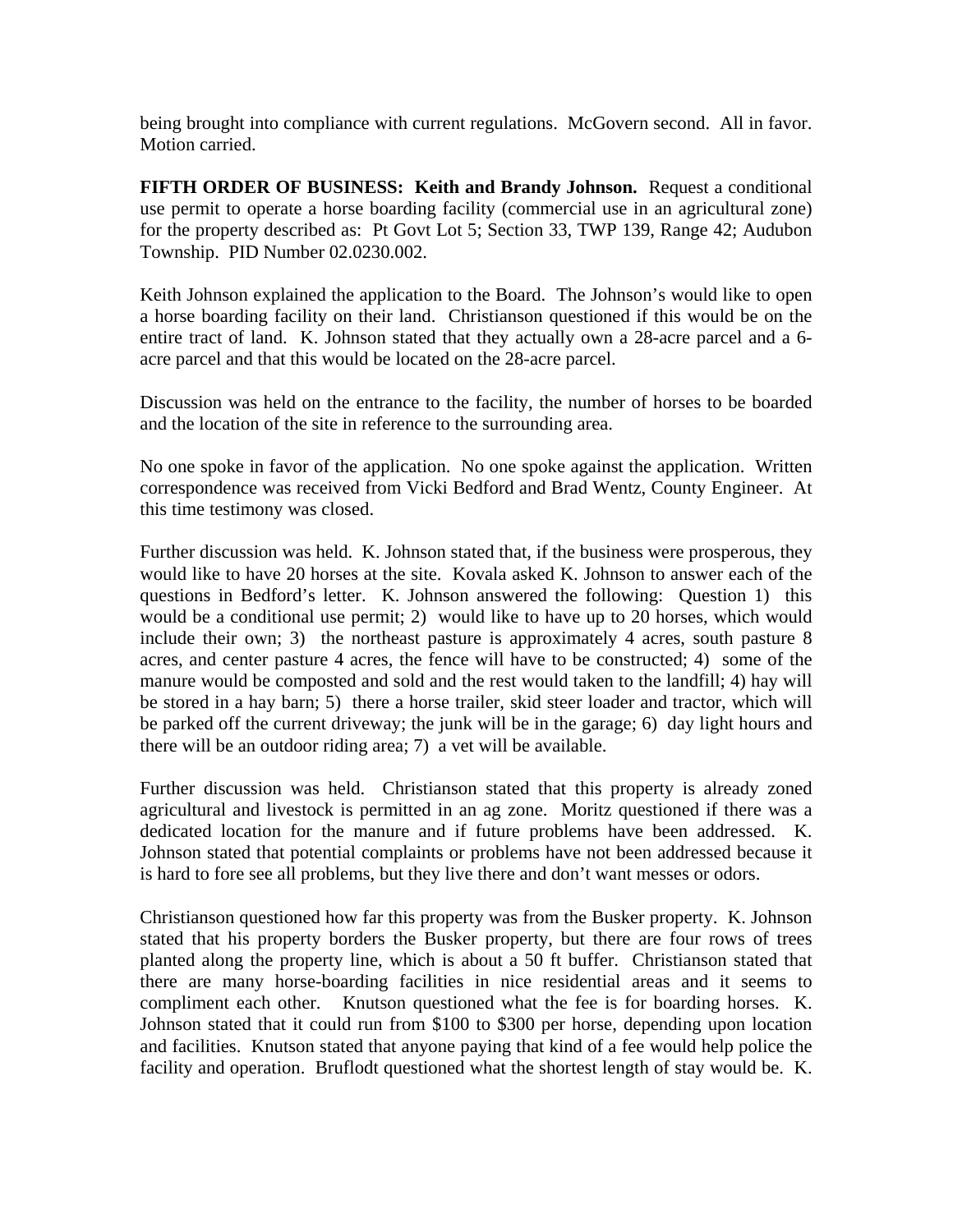Johnson stated that they have not set all the policies but would prefer long term boarding, but short term will be looked at if there is a great demand.

Christianson stated that legally anyone can have livestock at this location because it is zoned ag, a conditional use permit is only required because it is a commercial type operation, not a farming operation. Christianson asked Scott Busker if he was satisfied with K. Johnson's answers to Bedford's questions. Busker felt that they were not totally addressed. Christianson stated that he understood Busker's concerns. Skarie stated that if K. Johnson owned 20 horses himself, a conditional use permit was not needed, but a feedlot permit would be required. P. Johnson stated that the only reason a conditional use permit is required is because the public is being brought into the operation.

**Motion:** Bruflodt made a motion to approve a conditional use permit to operate a horse boarding facility based on the fact that the property is zoned agricultural, the operation is in a rural setting and the use would not be a detriment to the surrounding area, with the stipulation that no more than twenty (20) horses, including the owner's horses, can be located at this site at one time. Skarie second. All in favor. Motion carried.

**Sixth Order of Business: Detroit Lakes Development Authority.** Requests a change of zone from agricultural to industrial for the property described as: NW ¼ Less 5 ac in the SW Corner and Less 13+ acre tract sold to Lefebvre; Section 22, TWP 139, Range 41; Detroit Township. PID Number 08.0381.000.

Larry Remmen explained the application to the Board. Remmen stated that the Development Authority would like to rezone 86 acres from agricultural to industrial. The City wanted to wait with the rezoning until this parcel was annexed into the City, but the Humane Society wants a lot to put up their new facility. The City has a preliminary plat for the property.

Johnston stated that he is on the City Planning Commission and will be abstaining from discussion and voting due to conflict of interest.

Kovala questioned if consideration has been given to the houses directly north of Tower Road. Remmen stated that a limited number of homes would be affected. Remmen stated that there will always be a mixture of land use and this would be a good mix, there is already an industrial district to the East of this location. Remmen stated that whenever there is a request, other than for single-family residence, there is always controversy.

W. Johnson questioned what type of industrial businesses would be in this park. Remmen stated that it would be light industrial, similar to what is located along Richwood Road.

W. Johnson questioned if the City would rebuild Tower Road to accommodate the traffic. Remmen stated that when the park was built, a portion of the road would be rebuilt. Christianson questioned what the City would do with this land if the request were denied. Remmen stated that he could not answer that question.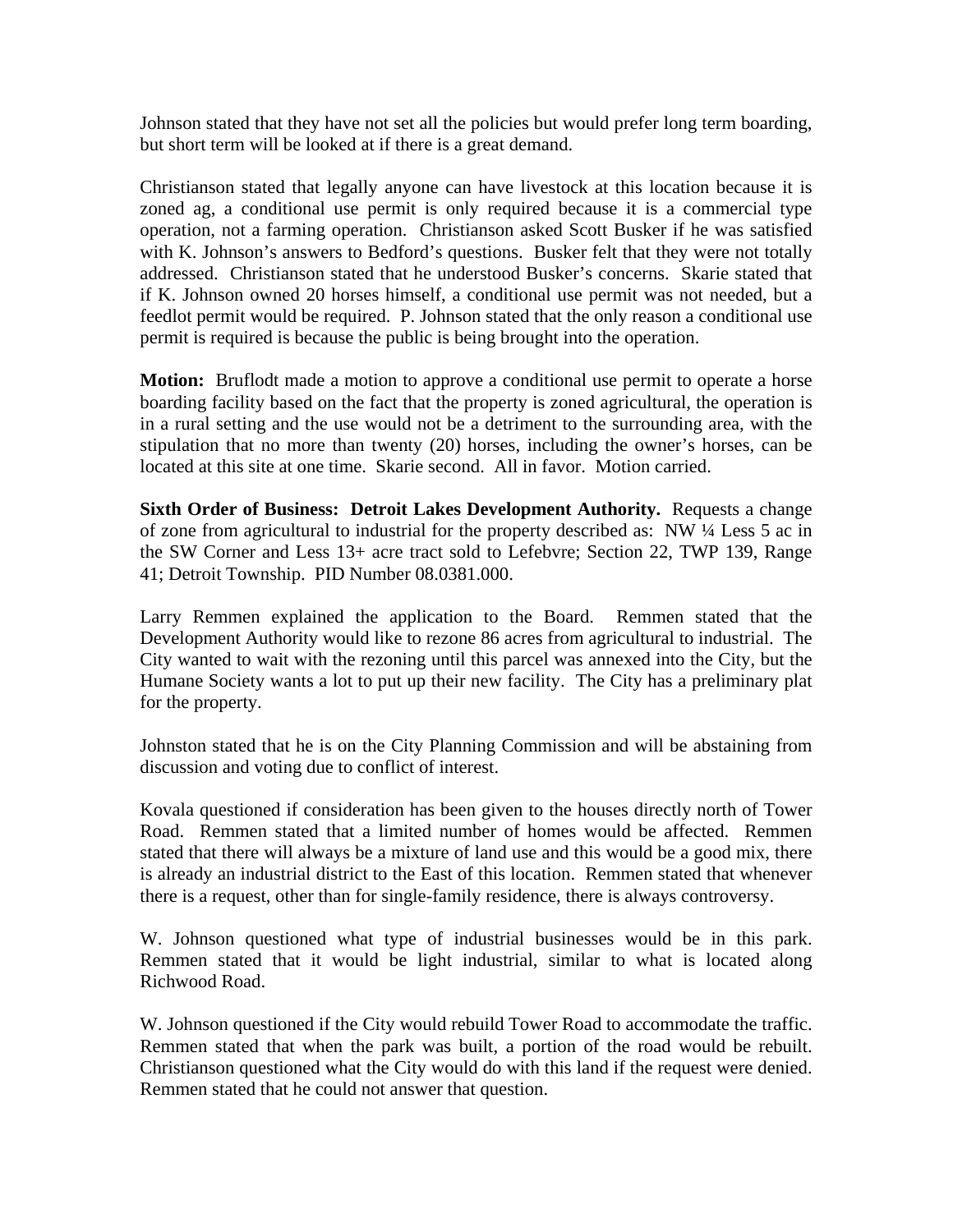No one spoke in favor of the application. Speaking in opposition to the application were: Tom Mack, Paulette Schmitz, and Clayton Schott. Written correspondence against the application was received from Steve  $\&$  Alison Schumacher. At this time testimony was closed.

Further discussion was held regarding the number of homes, businesses, and churches in this area; and the amount of residences in the area. Thorkildson felt that this would place a tremendous traffic impact on a residential neighborhood. Knutson felt that the request is not conducive to the area. McGovern felt that too many residences would be affected. Lien felt that this request was not compatible. P. Johnson stated that the 13-acre tract west of this property was previously denied a change of zone.

**Motion:** Knutson made a motion to deny the change of zone from agricultural to industrial based on the fact that the use is not compatible with the surrounding residential area. McGovern second. All in favor except Johnston, who abstained from voting. Motion carried.

**SEVENTH ORDER OF BUSINESS: Tea Cracker LLC.** Requests a change of zone from agricultural to residential and approval of a preliminary plat consisting of 19 lots on the property described as Lots 2 & 3 and Lot 1 Ex 4 Ac & 5.7 Ac tracts; SE  $\frac{1}{4}$  NW  $\frac{1}{4}$ ; Section 30, TWP 141, Range 38; Round Lake Township. PID Number 25.0099.000 & 25.0100.000.

P. Johnson explained that the preliminary plat lies within the shoreland district of two lakes, one natural environment and one recreational development. When the subdivision lies within two shoreland districts, the most restrictive regulations apply. However, the Zoning Ordinance does have a provision that the limits of shoreland may be reduced whenever the waters involved are bounded by natural topographic divides that extend landward from the waters for lesser distance when approved by the Commissioner of DNR. The DNR referred the matter back to the County for a recommendation. P. Johnson stated that the Planning Commission must make a recommendation as to whether or not the limits should be lessened. Without this recommendation, the plat would have to be reconfigured.

Scott Walz, Surveyor, explained the divide and drainage flow. There is a natural divide, which directs water from the lots to a recreational development lake, not a natural environment lake. Walz stated that this provision has been in the Ordinance, but never came up until the Lake Melissa project. Knutson questioned if this was just a recommendation. P. Johnson stated that it is a recommendation to the County Board, and if the County Board agreed with the recommendation, the Commissioner of Natural Resources would act it upon.

Lien felt that a recommendation should be made so that a final determination could be studied by the DNR experts.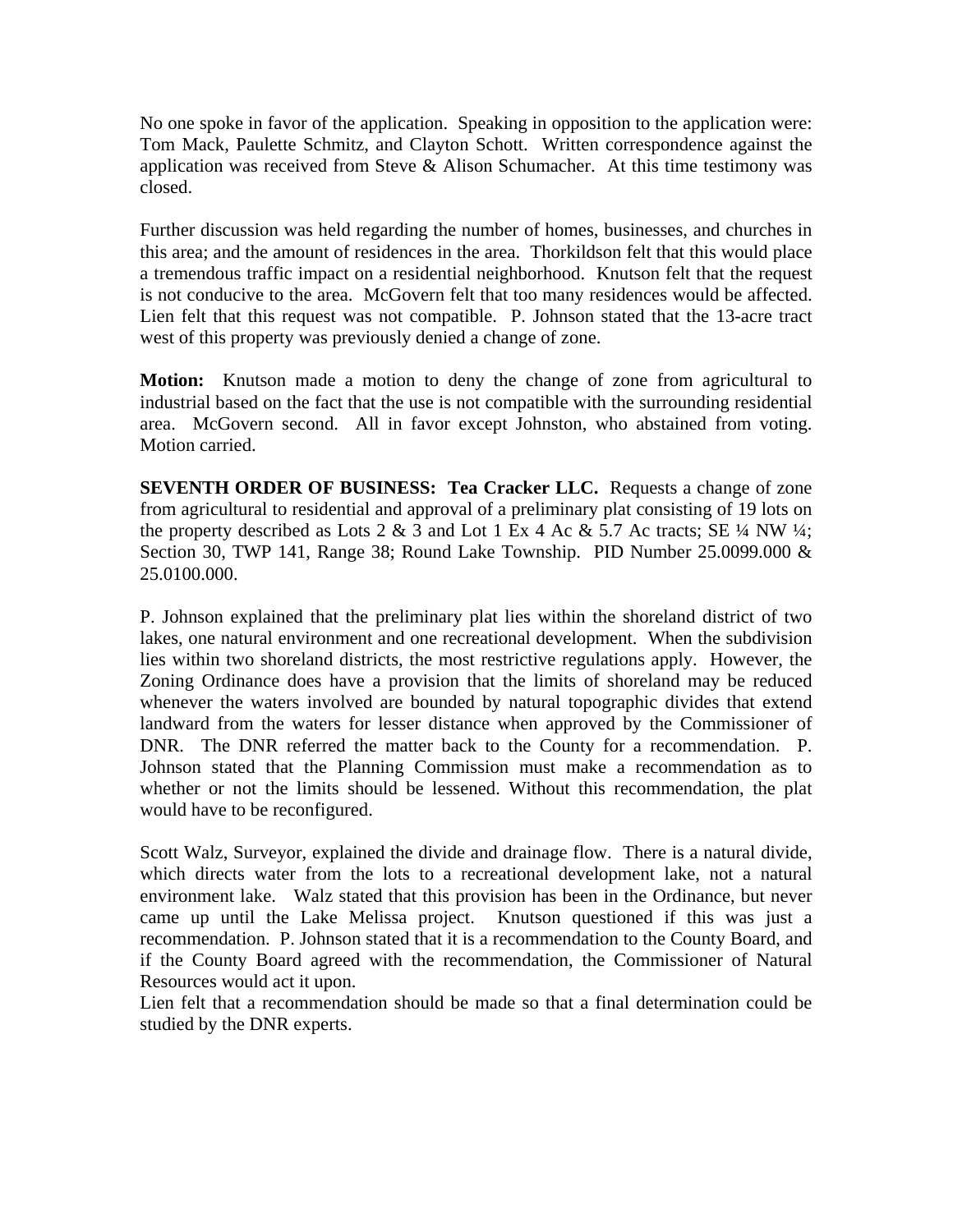Brant Beeson, Attorney, stated that Page 15 of the Zoning Ordinance explained this procedure. Richard Burns, developer, stated that there are only four lots that are affected by this overlapping jurisdiction. The development will not change the flow of water.

**Motion:** Johnston made a motion to send a recommendation to the Commissioner of the DNR to allow the exception as outlined in Section 4, Subdivision 2, Definition 97. Lien second. All in favor except Christianson.

P. Johnson stated that the next part for consideration is the change of zone from agricultural to residential and approval of a preliminary plat consisting of 19 lots.

Burns explained he has been working with the DNR to create a public road to access this property. Burns has also met with the Township Board. The Township has passed a resolution to maintain the road once constructed and there is an alternate road plan should the first plan fail. Not all the road details have been worked out. The new road would come off of Kramer Street and access the property from the North.

Moritz questioned the lots that have either bluffs or steep slopes and wondered if there were long-term provisions to preserve them. Burns stated that there are shoreland provisions in the Ordinance to protect the bluffs.

No one spoke in favor of the application. No one spoke against the application. Written correspondence was received from Brad Wentz, County Highway Engineer and Terry & Patricia Kramer, in opposition. At this time, testimony was closed.

Further discussion was held. Christianson questioned if all the issues with the DNR have been worked out. Burns stated that they have verbal approval for the road, but not formal approval. Scott Walz explained the process for obtaining approval for a road from the DNR.

Discussion was held on the bluffs, steep slopes, run off and how much of the lake is developable. Johnston felt that if all the run off drains toward Ice Cracking Lake, then maybe the lake setback should be increased. Moritz felt that the lots should be reconfigured to allow Lots  $2 \& 3$  enough lake frontage so the owners could access that lake without disturbing the bluff. P. Johnson felt that the Board should layout the concerns and have the developer come back with a new plan.

Moritz stated that he is concerned about the bluff area. Moritz felt that the lots could be rearranged to preserve the bluff area and allow access to the lake. Burns felt he had addressed and complied with everything in the Ordinance and Subdivision Ordinance. Moritz read Section 1, Subdivision 8, land suitability to Burns.

Thorkildson suggested tabling the application until the Board can revisit the property. Burns stated that he would not adjust the plan himself.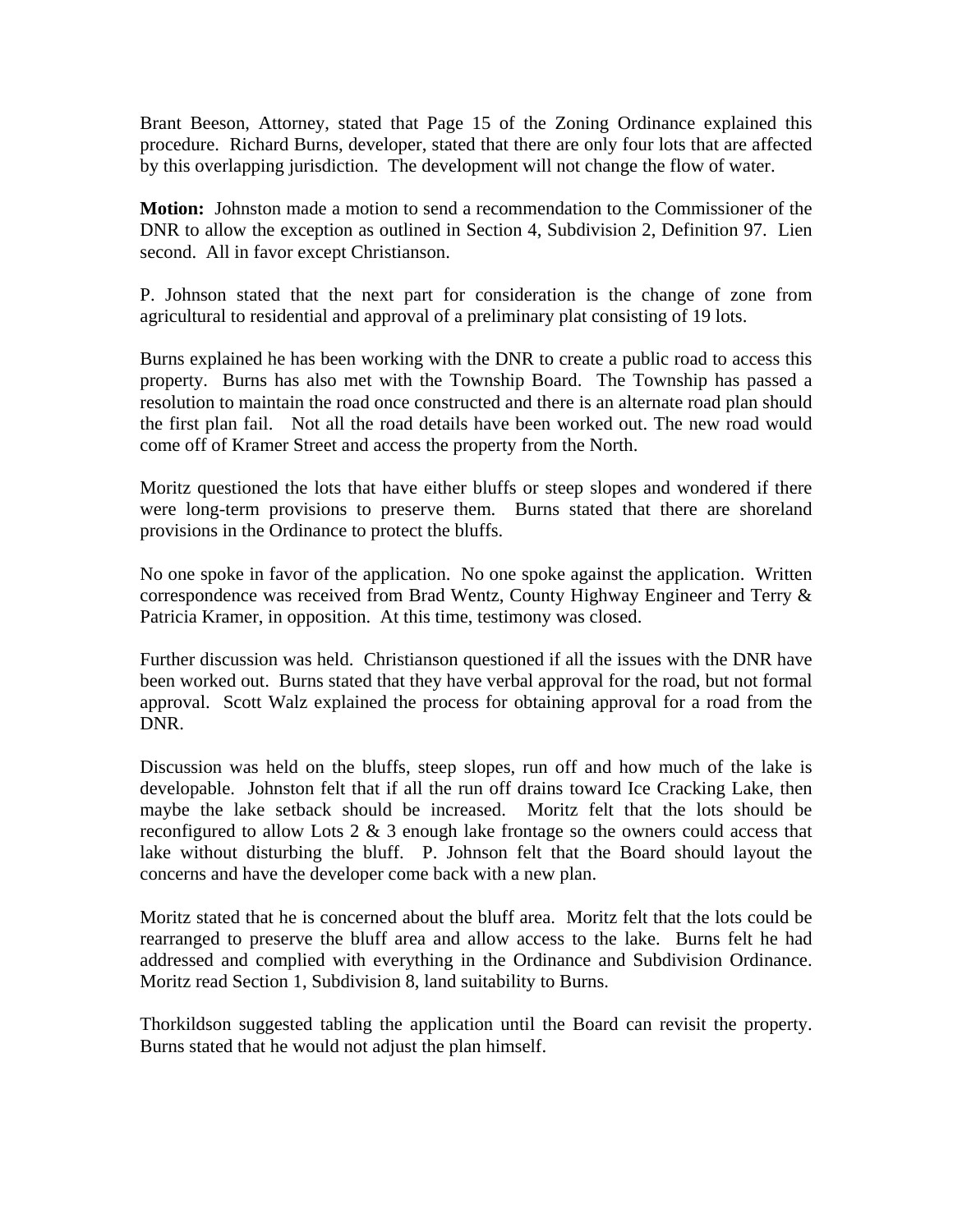**Motion:** Thorkildson made a motion to table the application until the May meeting to allow the Planning Commission to revisit the property to better look at the suitability of the lots. Bruflodt second. All in favor except Christianson and Knutson.

Discussion was held as to what time and date the site visit should take place. Consensus of the group was that the site visit was to take place on May 12, 2005, which is the next scheduled informational meeting. Board Members should meet at the property at 7:30 a.m. to view the property.

**EIGHTH ORDER OF BUSINESS: Ivan Kangas.** Request a change of zone from agricultural to residential and approval of a certificate of survey to allow two tracts of land for the property described as: Pt Govt Lot 2; Section 4, TWP 139, Range 38; Toad Lake Township. PID Number 33.0045.000.

Ivan Kangas explained the application to the Board. Kangas owns one large lot and would like to create two lots from the one, with the intention of selling one lot in the future. Each lot meets the requirements of the Zoning Ordinance.

No one spoke in favor of the application. No one spoke in against the application. Written correspondence was received from Brad Wentz, Becker County Highway Engineer. At this time, testimony was closed.

Further discussion was held on lot size and location. Johnston felt that both lots were nonconforming on the lakeside because the lot had to go across the road for enough lot area.

**Motion:** Knutson made a motion to approve the change of zone from agricultural to residential and approve the certificate of survey to allow two tracts of land based on the fact the requests meets the criteria of the Zoning Ordinance and Subdivision Ordinance and the lots are larger that the surrounding area. All in favor except Johnston, Thorkildson, McGovern, and Moritz. Majority in favor. Motion carried.

## **Ninth Order of Business: Final Plat of Grand View Estates.**

Brant Beeson explained that the final plat of Grand View Estates had been done in 2001. This plat was for the recording of the condominium units that have been constructed and questioned why this had to be approved by the Planning Commission and County Board. Beeson stated that State Law does not require this and other cities or counties do not require this.

P. Johnson explained that there are portions of the Zoning Ordnance and Subdivision Ordinance that need to be changed and this is one of the areas. Beeson requested that the Planning Commission make a motion to waive this requirement for this project and allow the Zoning Office to review each of the condominium plats for compliance with the conditional use permit. P. Johnson stated that the Ordinance would have to be changed to address that issue.